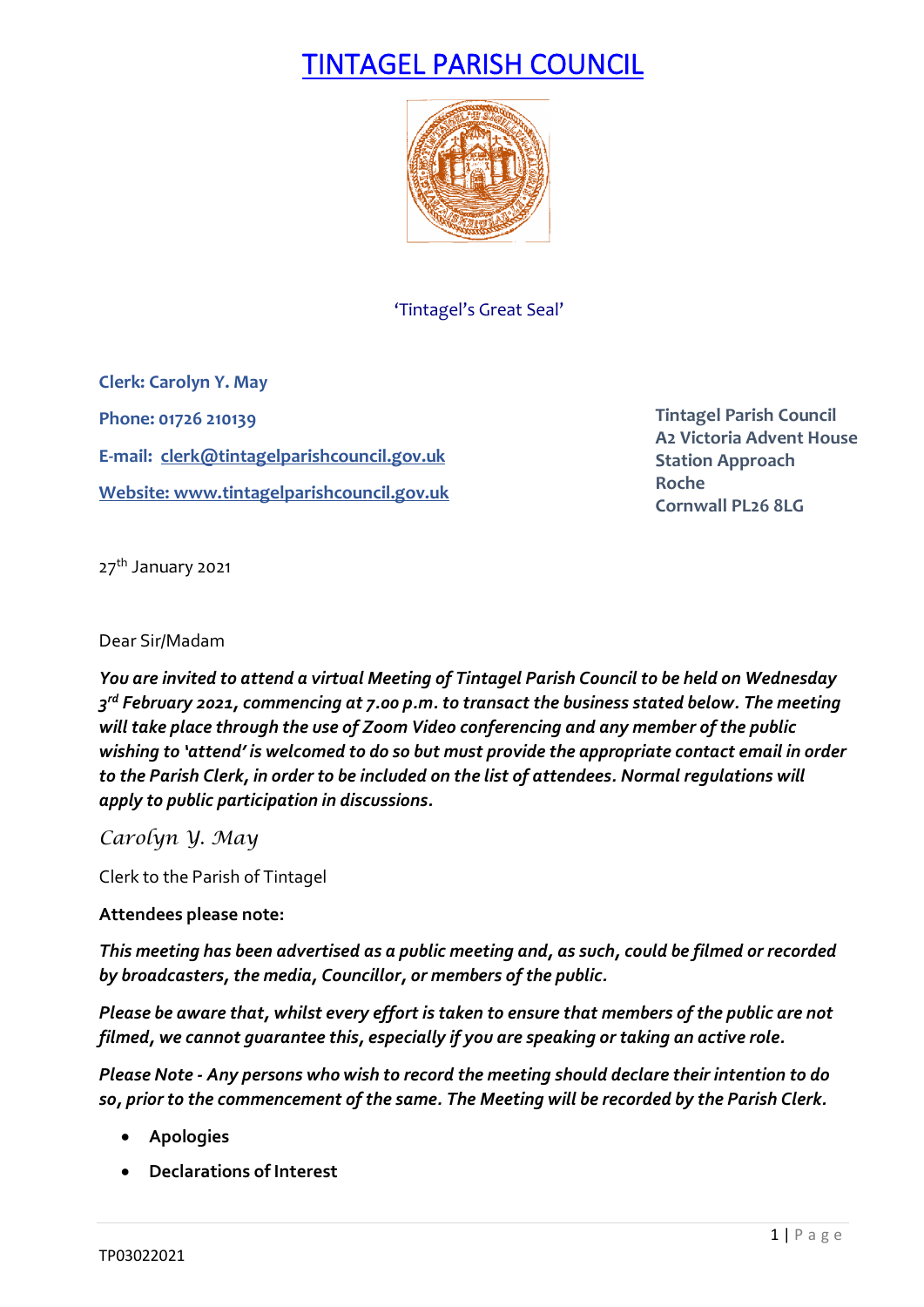• **Invitation to members of the public to speak prior to meeting, (10 minutes allowed for this item) -** Participants attention is respectfully drawn to the Parish Council's 'Public Participation Policy', which sets out the rules governing this part of the agenda - only items listed on the said agenda may be discussed. \*

# **AGENDA**

**Minutes** - To Approve the Minutes of the previous meeting, held on the 6<sup>th</sup> January 2021 (Appendices A and B).

**Cllr. C. Mould – Cornwall Council**

**Vice Chairman's Report –** Cllr Brooks

**Planning Applications** – None as at the date of publication of the Agenda (Appendix C)

**Planning Decisions** – Appendix D

**Accounts Payable & Bank Reconciliation** – Appendix E

**St Nectans Glen -** Application for Premises Licence, Tree of Life Café, St Nectans Glen,

Trethevy, Tintagel (Appendix F)

**Building Matters – Trevena Square -** Cllr Goward

**Christmas Lights –** Cllr Appleby-Tremain

# **Parish Council Matters**

Trevena Square Residents Car Park Permits – Cllr Harper (carried over from 6<sup>th</sup> January)

Publication of TCH Documents

TCH Update – Cllr Harper

Town Twinning Update – Cllr Harper (Appendix G)

TVC Stock Proposal – Cllr Coshall

SeaDog IT – Cllr Appleby-Tremain

Footbridge – Cllr Appleby-Tremain

# **Updates**:

Social Hall Update – Cllr Appleby-Tremain

**Correspondence**

**Next Meeting - The next Scheduled meeting is on Wednesday 4th March 2021**

# **APPENDIX C**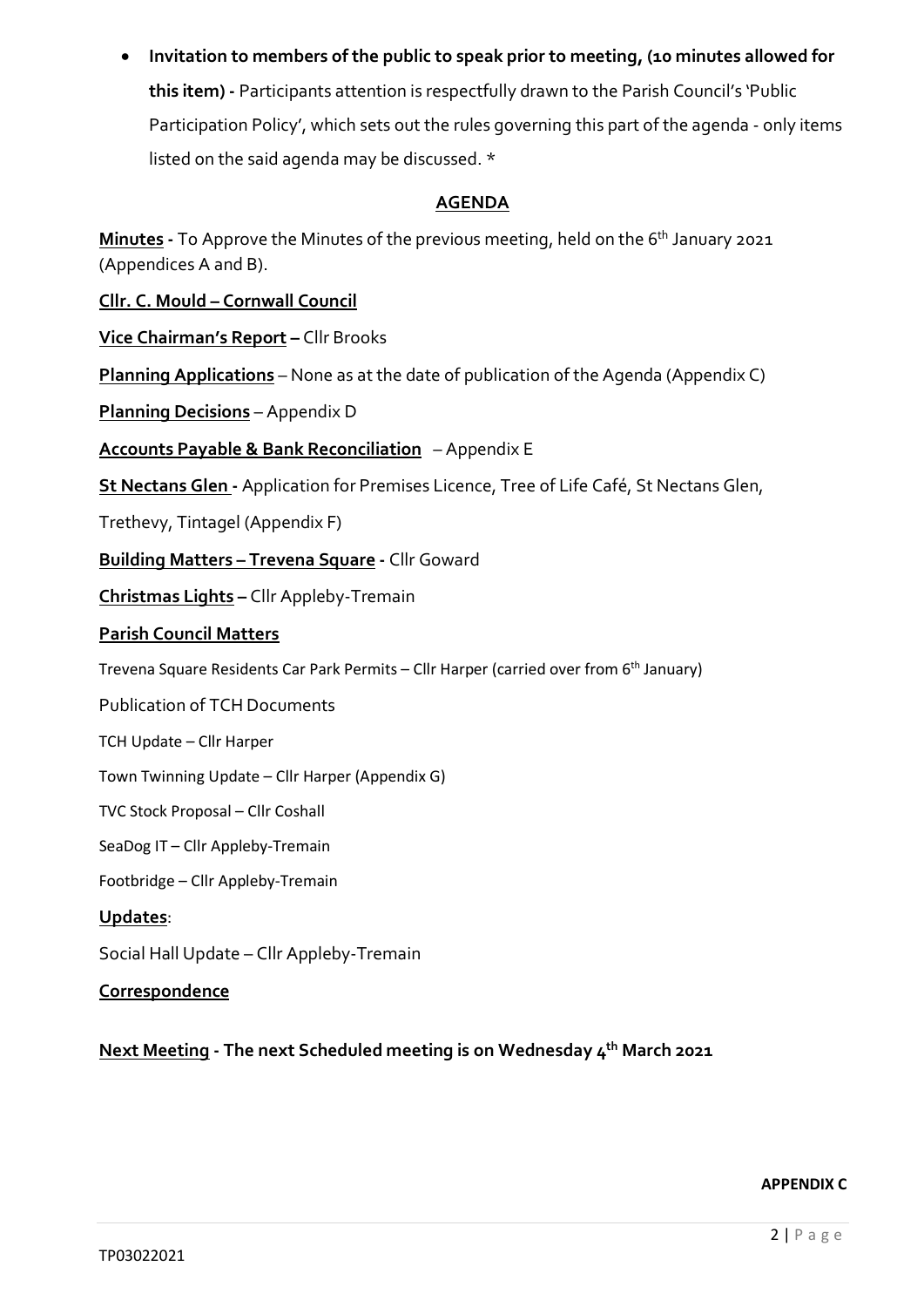#### **PLANNING MATTERS**

| <b>REFERENCE</b>             | PA21/00575                                                            |
|------------------------------|-----------------------------------------------------------------------|
| <b>APPLICATION VALIDATED</b> | Thu 21 Jan 2021                                                       |
| <b>ADDRESS</b>               | Land North of Wishford Cottage Treligga Downs Road Delabole Cornwall  |
|                              | <b>PL33 9DL</b>                                                       |
| <b>PROPOSAL</b>              | Submission of details to discharge condition 4 in respect of decision |
|                              | notice PA20/07365 dated 9th November 2020                             |
| <b>STATUS</b>                | Awaiting decision                                                     |

| <b>REFERENCE</b>             | PA20/09606                                                         |
|------------------------------|--------------------------------------------------------------------|
| <b>APPLICATION VALIDATED</b> | Tue 12 Jan 2021                                                    |
| <b>ADDRESS</b>               | Trenouth Farm, Mill Barn Access to Trenouth Farm Delabole PL33 9DE |
| <b>PROPOSAL</b>              | Conversion of garage into 2 bedroom dwelling                       |
| <b>STATUS</b>                | Awaiting decision                                                  |

| <b>REFERENCE</b>             | PA20/11278                                                       |
|------------------------------|------------------------------------------------------------------|
| <b>APPLICATION VALIDATED</b> | Wed 06 Jan 2021                                                  |
| <b>ADDRESS</b>               | The Heights Trewarmett Lane Tintagel PL34 0ES                    |
| <b>PROPOSAL</b>              | Addition of porch, garage, front terrace and rear extension with |
|                              | associated remodel                                               |
| <b>STATUS</b>                | Awaiting decision                                                |

### **APPENDIX D**

# **PLANNING DECISIONS**

| <b>REFERENCE</b>             | PA20/10153                                                                                        |
|------------------------------|---------------------------------------------------------------------------------------------------|
| <b>APPLICATION VALIDATED</b> | Wed 18 Nov 2020                                                                                   |
| <b>ADDRESS</b>               | Land At Climos Yard Tregatta Tintagel Cornwall PL34 0DX                                           |
| <b>PROPOSAL</b>              | Outline application for the erection of two dwellings - all matters<br>reserved other than access |
| <b>STATUS</b>                | Decided                                                                                           |
| <b>DECISION</b>              | Approved with conditions                                                                          |
| <b>DECISION DATE</b>         | Wed 27 Jan 2021                                                                                   |

| <b>REFERENCE</b>             | PA20/09593                                        |
|------------------------------|---------------------------------------------------|
| <b>APPLICATION VALIDATED</b> | Fri 13 Nov 2020                                   |
| <b>ADDRESS</b>               | Westdown Lane From Rock House To Westdown Treknow |
|                              | Tintagel PL34 OEN                                 |
| <b>PROPOSAL</b>              | Single storey residential extension               |
| <b>STATUS</b>                | Decided                                           |
| <b>DECISION</b>              | Approved with conditions                          |
| <b>DECISION DATE</b>         | Wed 20 Jan 2021                                   |

# **PAYMENTS FOR APPROVAL & BANK RECONCILIATION APPENDIX E**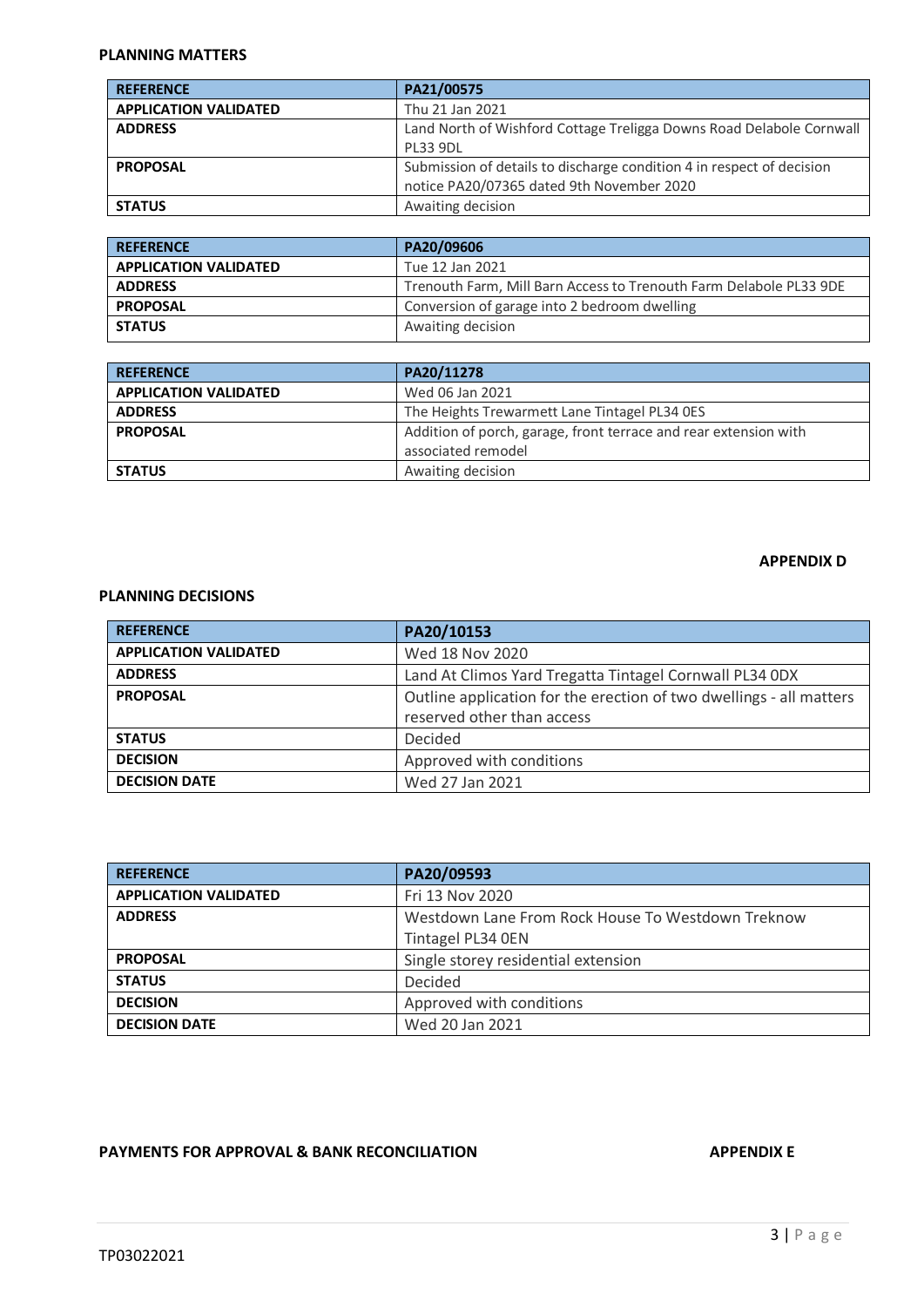| <b>Date</b>  | <b>PMT</b> | <b>PAYEE</b>                                   | <b>AMT</b><br>(Net) | <b>VAT</b> | <b>Total</b> |
|--------------|------------|------------------------------------------------|---------------------|------------|--------------|
| 3022021      | <b>FPO</b> | <b>BTE Services</b>                            | 79.75               | 15.95      | 95.70        |
| 3022021      | <b>DD</b>  | <b>FOT</b>                                     | 30.00               | 0.00       | 30.00        |
| 3022021      | <b>DD</b>  | <b>CAAT</b>                                    | 50.00               | 0.00       | 50.00        |
| 3022021      | <b>DD</b>  | <b>Bank Charges</b>                            | 3.95                | 0.00       | 3.95         |
| 3022021      | <b>DD</b>  | <b>BT</b>                                      | 69.23               | 13.84      | 83.07        |
| 3022021      | <b>DD</b>  | Google Ireland                                 | 4.60                | 0.00       | 4.60         |
| 3022021      | <b>DD</b>  | Google Ireland                                 | 4.60                | 0.00       | 4.60         |
| 3022021      | <b>DD</b>  | Corona Energy                                  | 150.64              | 7.53       | 158.17       |
| 3022021      | <b>FPO</b> | <b>Opus Energy</b>                             | 238.35              | 11.92      | 250.27       |
| 3022021      | <b>FPO</b> | Pennon Water                                   | 209.25              | 0.00       | 209.25       |
| 3022021      | <b>FPO</b> | <b>Viking</b>                                  | 35.99               | 7.39       | 43.38        |
| 3022021      | <b>FPO</b> | A.J.Pearce (est)                               | 850.00              | 0.00       | 850.00       |
| 3022021      | <b>FPO</b> | R. Barnes                                      | 2033.33             | 0.00       | 2033.33      |
| 3022021      | <b>FPO</b> | <b>First Data</b>                              | 19.60               | 0.00       | 19.60        |
| 3022021      | <b>FPO</b> | Lyle & Company (Risk Management<br>Assessment) | 750.00              | 0.00       | 750.00       |
| 3022021      | <b>FPO</b> | SeaDog IT                                      | 25.00               | 0.00       | 25.00        |
| 3022021      | <b>FPO</b> | <b>Llawnroc Supplies Ltd</b>                   | 11.99               | 0.00       | 11.99        |
| 3022021      | <b>FPO</b> | <b>SLCC (Yellow Book)</b>                      | 123.00              | 0.80       | 123.80       |
| 3022021      | <b>FPO</b> | <b>HMRC</b>                                    | 2490.89             | 0.00       | 2490.89      |
| 3022021      | <b>FPO</b> | <b>NAYAX</b>                                   | 61.33               | 12.00      | 73.33        |
| <b>Total</b> |            |                                                | 7241.50             | 69.43      | 7310.93      |

| <b>PC BUS BANK Income</b><br><b>NOV 2020</b>                         | £114.50    |
|----------------------------------------------------------------------|------------|
| <b>Bank Balance after</b><br>DD/SO/Discharged<br><b>Transactions</b> | £20,562.58 |
| <b>Discharged TPC</b><br><b>Transactions (ibid)</b>                  | £3,353.37  |
| Undischarged<br><b>Transactions at</b><br>01102020                   | £3,957.56  |
| <b>Total Transactions</b>                                            | £7,310.93  |
| <b>Reconciled Sum</b>                                                | £16,605.02 |

# **Income**

| Date         | Amount | Source          |
|--------------|--------|-----------------|
| 7012021      | 73.90  | Lavatory Income |
| 18012021     | 40.60  | Lavatory Income |
|              |        |                 |
|              |        |                 |
|              |        |                 |
|              |        |                 |
| <b>Total</b> | 114.50 |                 |

**Investments**

| A/c                     | nt   | <b>Balance</b> |
|-------------------------|------|----------------|
| <b>Bus Bank Instant</b> | 0.46 | 56,212.92      |